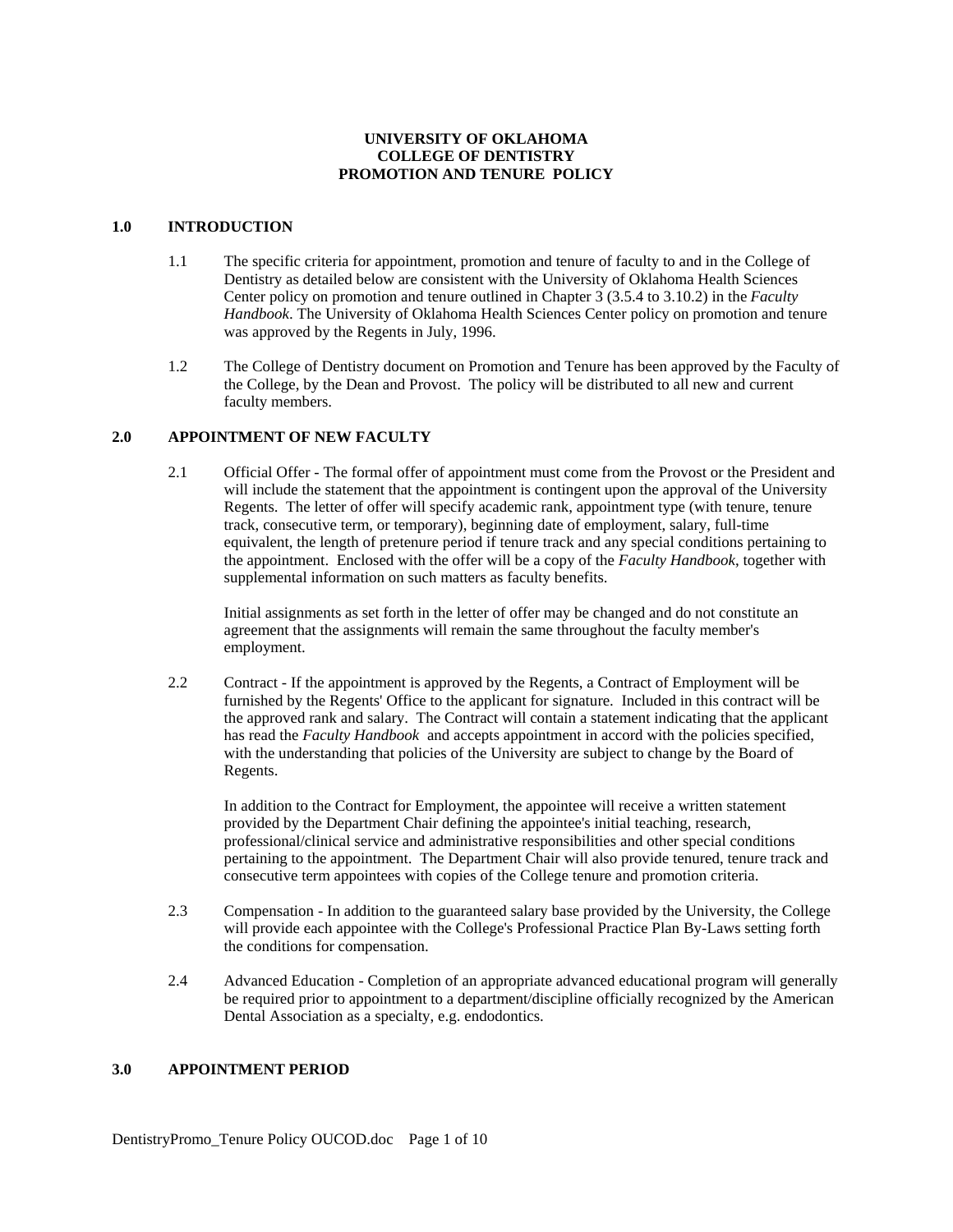- 3.1 Most faculty appointments in the College of Dentistry are twelve month appointments for the academic year, July 1 through June 30. However, the instructional periods may not correspond precisely to faculty appointment dates. Some faculty members are appointed on a nine or ten month basis. The appointment period for the second semester begins January 1, even though the semester may be at a different time.
- 3.2 It is the responsibility of the Chair or Dean to notify each faculty member of the date to start work.

# **4.0 TEMPORARY, TENURE TRACK, TENURED AND CONSECUTIVE TERM APPOINTMENTS**

- 4.1 The type of appointment will be determined by the academic unit (department) in consultation with the appointee and with the approval of the Dean, the Provost and the University administration.
- 4.2 All appointments less than 1.0 FTE are classified as temporary appointments except for those noted in Section 3.7.2 (f) in the *Faculty Handbook*. Temporary appointments are indicated by titles, such as instructor, lecturer, preceptor, or by the use of such adjectives as visiting, adjunct, clinical, or acting. Temporary appointments begin and end at specified times and do not extend beyond the end of each academic year. No notice of non-reappointment is required for temporary appointees. Faculty members on temporary appointments are not eligible for tenure and their contract shall so specify. Full-time faculty may serve a maximum of seven years in a temporary rank. The seven year limitation on temporary appointments may be waived by the Provost, upon the application of the Dean, and with the approval of the academic unit (department) involved and the concurrence of the individual faculty member affected.
- 4.3 Full-time tenure track or tenured appointments at the unmodified rank of assistant professor and above are regular appointments.
- 4.4 Consecutive term appointments are regular appointments. All consecutive term appointments are non-tenure track. Full-time faculty who hold a regular faculty title of assistant professor or above and who are ineligible for tenure shall be eligible for renewable consecutive term appointments with no restriction placed on the number of terms that may be served. Eligibility for consecutive term appointments shall be determined by the academic unit (department) with the approval of the faculty member, the Dean, the Provost, and the University administration. This understanding shall be specified in the contract. The end of the consecutive term appointment shall coincide with the end of the academic year.
- 4.5 No faculty may be appointed to a regular appointment until all Affirmative Action requirements have been completed.

## **5.0 CHANGES IN APPOINTMENT STATUS**

- 5.1 A faculty member on a tenure track appointment may request a change to a consecutive term appointment at any time during the pre-tenure period prior to initiation of the procedures for tenure decision. However, a faculty member may not return to a tenure track appointment after changing to a consecutive term appointment.
- 5.2 With the approval of the academic unit (department), the Dean and the Provost, faculty members receiving renewable consecutive term appointments may at any time request to be placed in the tenure track. With the approval of the academic unit (department), Dean and Provost, up to three (3) years served in a consecutive term appointment may be credited toward the pre-tenure period.
- 5.3 Under certain extraordinary circumstances in order to meet the University's and College's clinical care, service, or teaching obligations, a faculty member who has been denied tenure may be granted a consecutive term appointment upon recommendation by the academic unit (department), Dean, and Provost.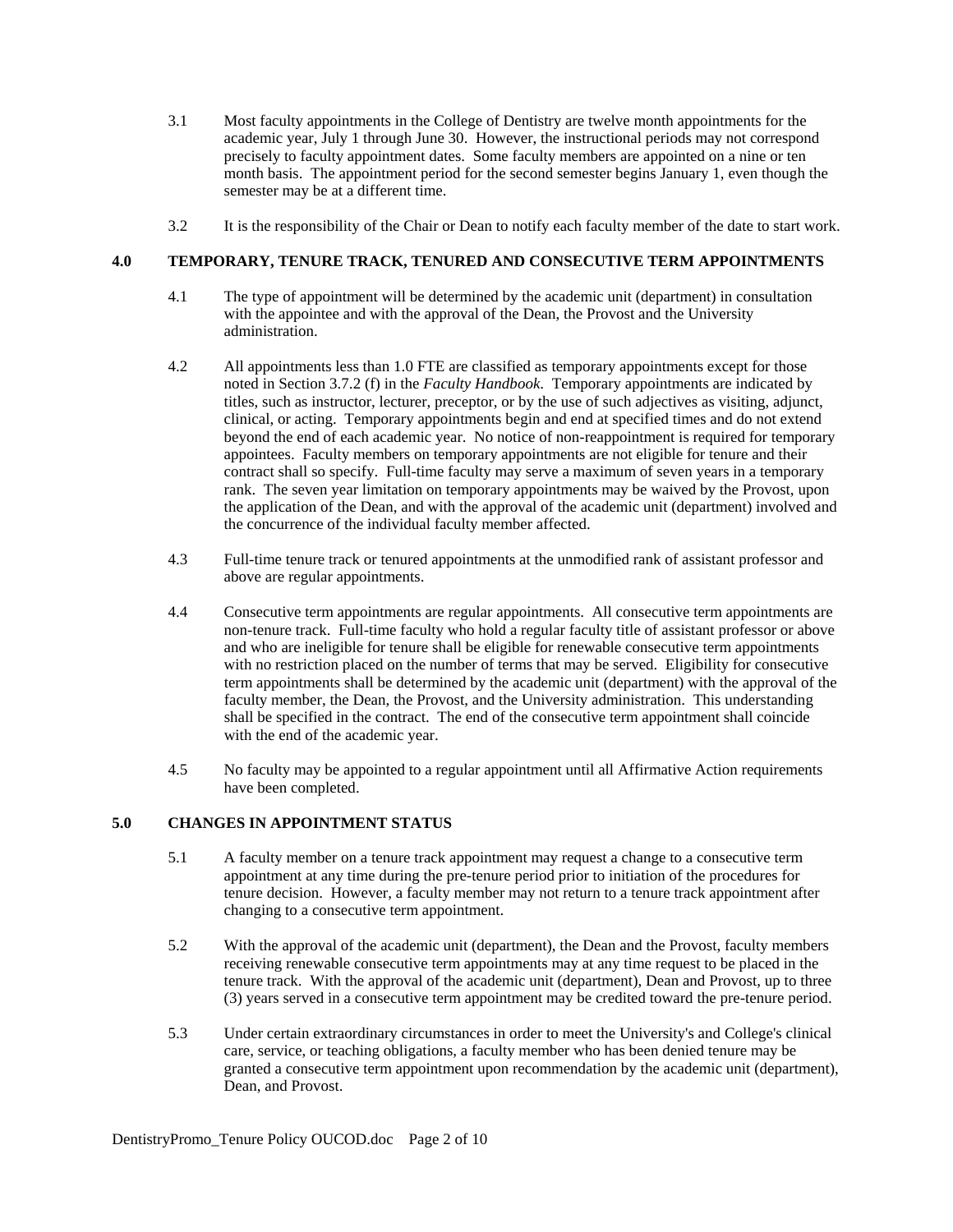#### **6.0 JOINT APPOINTMENTS (see** *Faculty Handbook* **Section 3.5.8)**

## **7.0 PART-TIME APPOINTMENTS**

A part-time appointment is one at less than 1.0 Full-time Equivalent (FTE). At the time of any part-time appointment, the appointee and the College/University must reach a clear understanding of the terms of the part-time appointment. This understanding shall be in writing and the appointee shall receive a copy.

### **8.0 NOTIFICATIONS OF NON- RE APPOINTMENT OF TENURE TRACK OR CONSECUTIVE TERM CONTRACT**

- 8.1 Action on the non-reappointment of individuals having a tenure track or consecutive term appointment is initiated by the academic unit (department) through the respective Dean, to the Provost, President, and Board of Regents.
- 8.2 A faculty member with a tenure track or consecutive term appointment who is not to be reappointed for a second year of service must be notified by March 1. If the first year appointment terminates at a time other than the end of the academic year, notice must be given at least three months before the end of the appointment period.
- 8.3 A faculty member with a tenure track or consecutive term appointment who is not to be reappointed to a third year of service must be notified by December 15 of the second year of appointment. If the second year of appointment terminates at a time other than the end of the appointment year, notice must be given at lease six months before the end of the appointment period.
- 8.4 A faculty member with a tenure track or consecutive term appointment who is not to be reappointed to a fourth or subsequent year of service must be notified by May 31 of the year preceding the final year of appointment. If the appointment ends at a time other than the end of the academic year, notice must be given at least twelve months before the end of the appointment period.
- 8.5 All notifications of non-re appointment shall be given in writing by the Provost.
- 8.6 The faculty member may appeal to the University of Oklahoma Health Sciences Center Faculty Appeals Board only if notification practices prescribed in the preceding paragraphs of this section are not followed.

#### **9.0 RESIGNATION**

 A faculty member who elects to resign at the end of an academic year is obligated to give notice in writing to the Departmental Chair by May 15 or within thirty days of receiving notification of the terms of his or her appointment for the coming year, whichever date is later. A faculty member may request a waiver of this requirement.

### **10.0 CRITERIA FOR TENURE AND PROMOTION**

Decisions regarding tenure, promotions, and salary increases are based upon an assessment of the faculty member's performance and contribution to the total mission of the University/College in the areas of teaching, research/scholarly achievement, and service. Documentation of the faculty member's accomplishments should include, but not be limited to the following:

## 10.1 Teaching

10.1.1 Teaching evaluations by students and peers

DentistryPromo\_Tenure Policy OUCOD.doc Page 3 of 10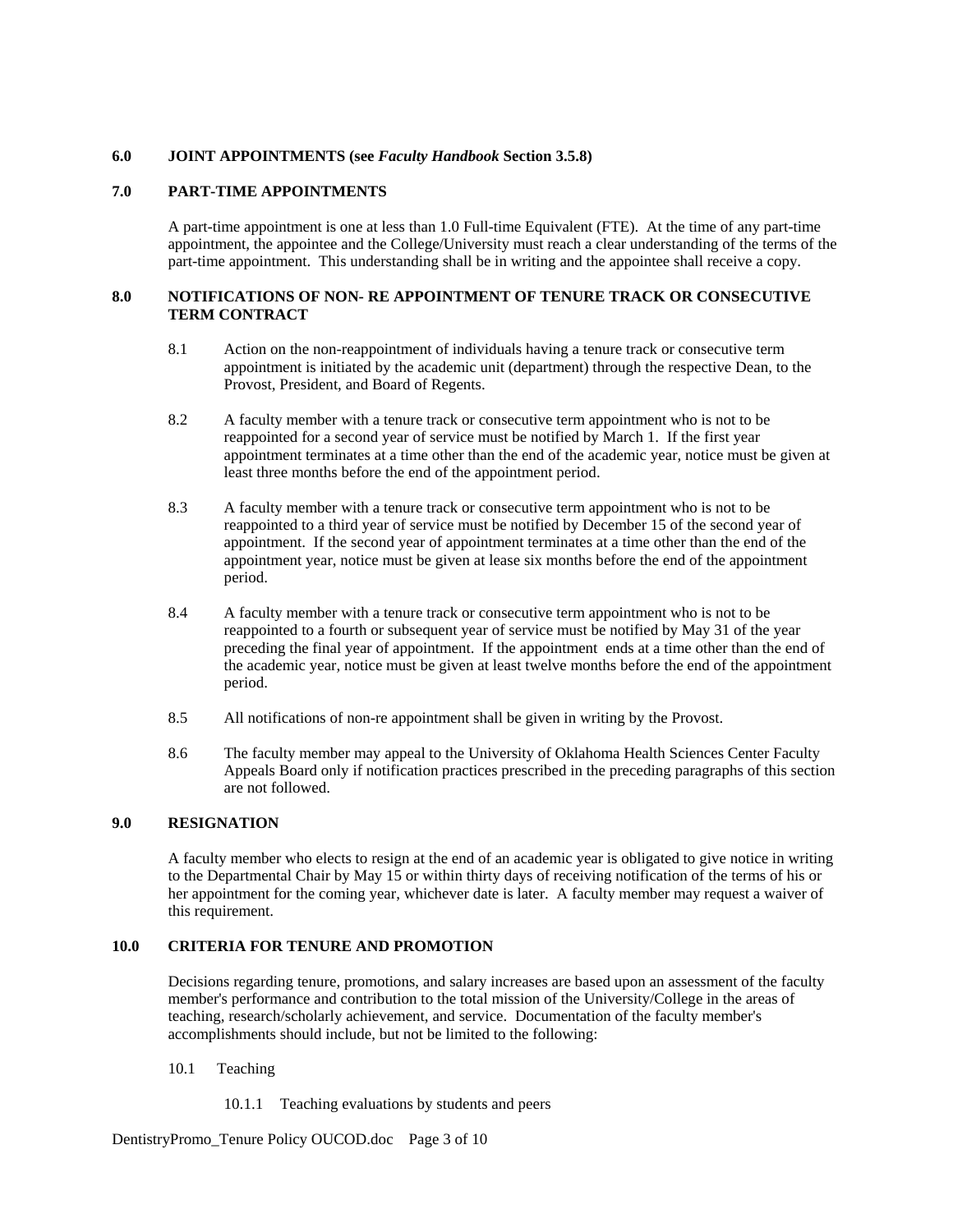- 10.1.2 Teaching awards received
- 10.1.3 Description of teaching responsibilities
- 10.1.4 Development of unique or innovative teaching materials such as: Audiovisual materials Computer software Syllabi

New courses or programs

- Laboratory exercises
- Simulation techniques<br>10.1.5 Designing and present
- 10.1.5 Designing and presenting, independently, a course or a series of integrated lectures
- 10.1.6 Preparing examinations, independently, and grading a course or a portion of a course
- 10.1.7 Recognition by other departments within the College for his/her effectiveness in planning and/or presentation of material involving interdepartmental teaching efforts
- 10.1.8 Authoring (solely or as a primary author) course goals and objectives, outlines and/or narrative handouts dealing with specific topic areas, including teaching manuals
- 10.1.9 Teaching efforts supporting the College's competency statements.<br>10.1.10 Performing educational research and utilizing this information in 1
- Performing educational research and utilizing this information in modification of his/her courses.
- 10.1.11 Recognition for excellence in presenting continuing education courses
- 10.1.12 Participation in teaching programs at other academic institutions because of his/her national recognition as an authority in the field.
- 10.1.13 Attaining advanced training or completing a degree in educational philosophy or methodology.
- 10.2 Research/scholarly achievement
	- 10.2.1 Invitations to chair or organize symposia
	- 10.2.2 Editing books or journals in his/her professional discipline
	- 10.2.3 Publications in peer-reviewed journals
	- 10.2.4 Primary author of a textbook
	- 10.2.5 Presentations at national/international symposia, conferences, and professional meetings
	- 10.2.6 Acquiring extramural grant or contract funds, as a principal or co-principal investigator, through peer review mechanisms
	- 10.2.7 Keeping abreast of current trends resulting from new knowledge in his/her specialty and other areas and utilization of this new information to improve education or health care programs
	- 10.2.8 Demonstration of the ability to direct research training as a thesis advisor
	- 10.2.9 Participation in poster sessions, at regional, national or international symposia, conferences and professional meetings
	- 10.2.10 Serving as a consultant to government research review committees, study sections, visitation teams, etc.
	- 10.2.11 Special research honors and/or awards received
- 10.3 Professional/clinical service
	- 10.3.1 Leadership positions in local, state, or national associations
	- 10.3.2 Service on advisory boards for granting agencies
	- 10.3.3 College or university committee work
	- 10.3.4 Consultantships
	- 10.3.5 Leadership as evidenced by serving as head of a division, department or specific program
	- 10.3.6 Evidence of acquisition, introduction or development of new dental health care techniques, procedures or clinical approaches
		- 10.3.7 Development of community dental health-related outreach programs
	- 10.3.8 Improvement in clinical management
	- 10.3.9 Demonstrable improvement (quality, utilization, access) in delivery of dental health care

DentistryPromo\_Tenure Policy OUCOD.doc Page 4 of 10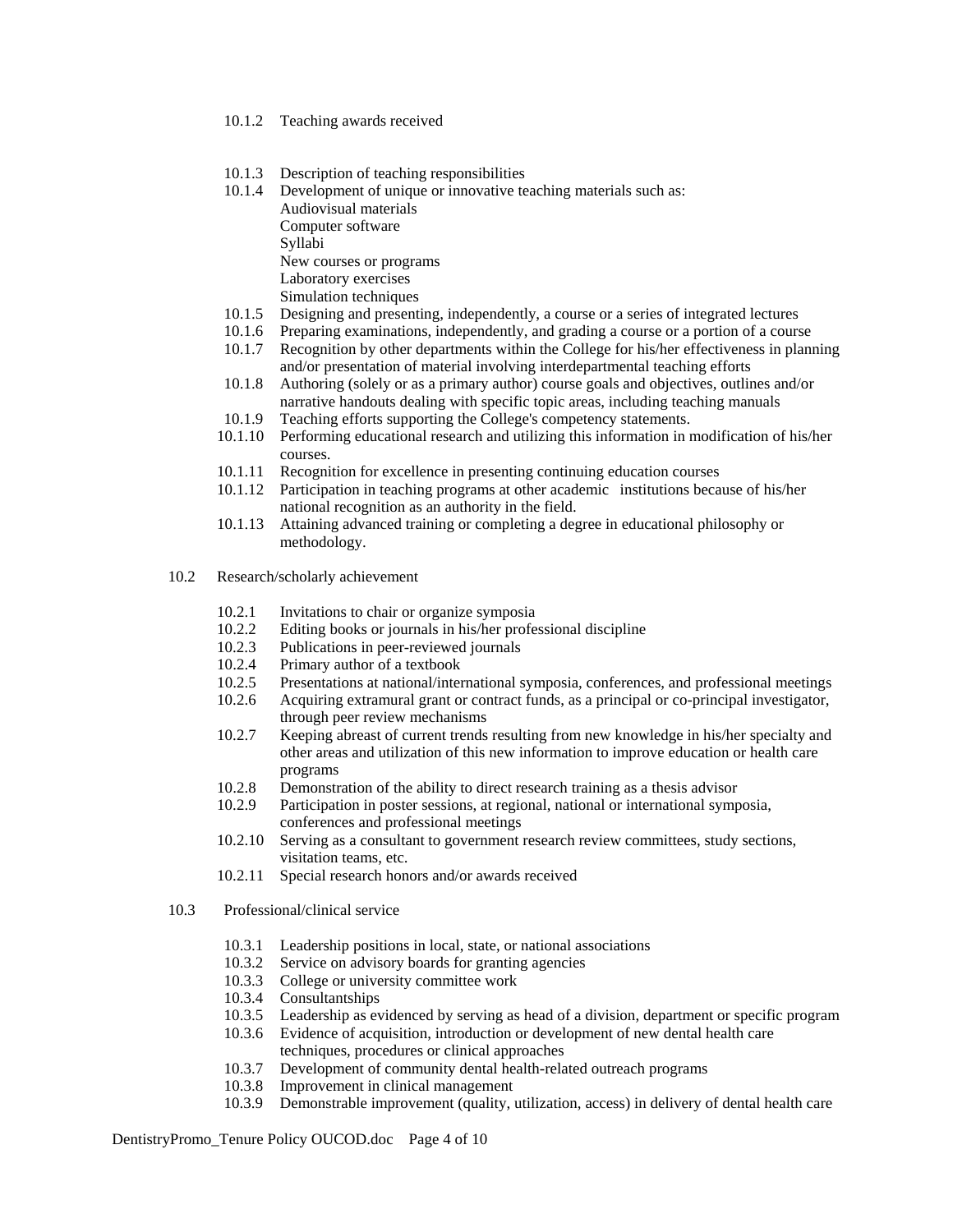- 10.3.10 Publication of case studies, monographs, reviews, and book chapters
- 10.3.11 Editing professional journals or other publications
- 10.3.12 Book reviews in professional journals
- 10.3.13 Participation in a specialized professional capacity in programs sponsored by students, faculty or community groups
- 10.3.14 Service on relevant commissions, advisory boards or agencies (public or private), related to the faculty member's discipline or profession
- 10.3.15 Artistic and humanistic presentations
- 10.3.16 Provision of high quality dental health care

#### **11.0 ELIGIBILITY FOR TENURE**

Tenure is defined in Section 3.7 of the *Faculty Handbook*.

- 11.1 Faculty of the University who hold a regular tenure-track appointment and who devote full-time efforts to University activities are eligible for tenure provided they are assigned to devote at least 50% of their time to teaching and/or research for the University and maintain this requirement during the entire pre-tenure period.
- 11.2 With the approval of the academic unit (department), the Dean and the Provost, faculty members receiving consecutive term appointments may at any time request to be placed in the tenure track in which case all University policies relating to tenure shall apply. With the approval of the academic unit (department), Dean and Provost, up to three (3) years of academic service in a consecutive term appointment may be credited toward the pre-tenure period.
- 11.3 With the approval of the academic unit(department), Dean and Provost, faculty members who are in the tenure track may request a change to a consecutive term appointment at any time during the six (6) year pre-tenure period, but prior to the initiation of procedures for tenure decision. A faculty member who changes from a tenure track appointment to a consecutive term appointment will not be eligible for future tenure consideration.
- 11.4 Before a regular faculty member assumes primary administrative duties during the pre-tenure period, a written agreement must be reached between the individual concerned, the academic unit (department), the Dean and Provost, as to whether the individual will be reviewed for tenure, at what time, and under what conditions.
- 11.5 Additional information on tenure eligibility is in Section 3.7.2 of the *Faculty Handbook.*

## **12.0 PRETENURE PERIODS**

- 12.1 The beginning of the pre-tenure period for a faculty member whose date of appointment is prior to the start of the second semester will be the first of that academic year. If the date of appointment is in the second semester, the pre-tenure period will begin with the next academic year.
- 12.2 Full-time tenure track faculty have a pre-tenure period of six years. In rare instances, the academic unit (department) and Dean may request an extension of the pre-tenure period not to exceed three years.
- 12.3 The pre-tenure period may include up to a total of three years in prior service in a consecutive term appointment at the OUHSC or in professorial ranks at another institution for assistant professors, and up to a total of four years for associate professors and professors.
- 12.4 The faculty member may request in writing at the time of the first regular tenure track appointment that such prior service should be included. This request requires approval by the academic unit (department), the Dean and Provost.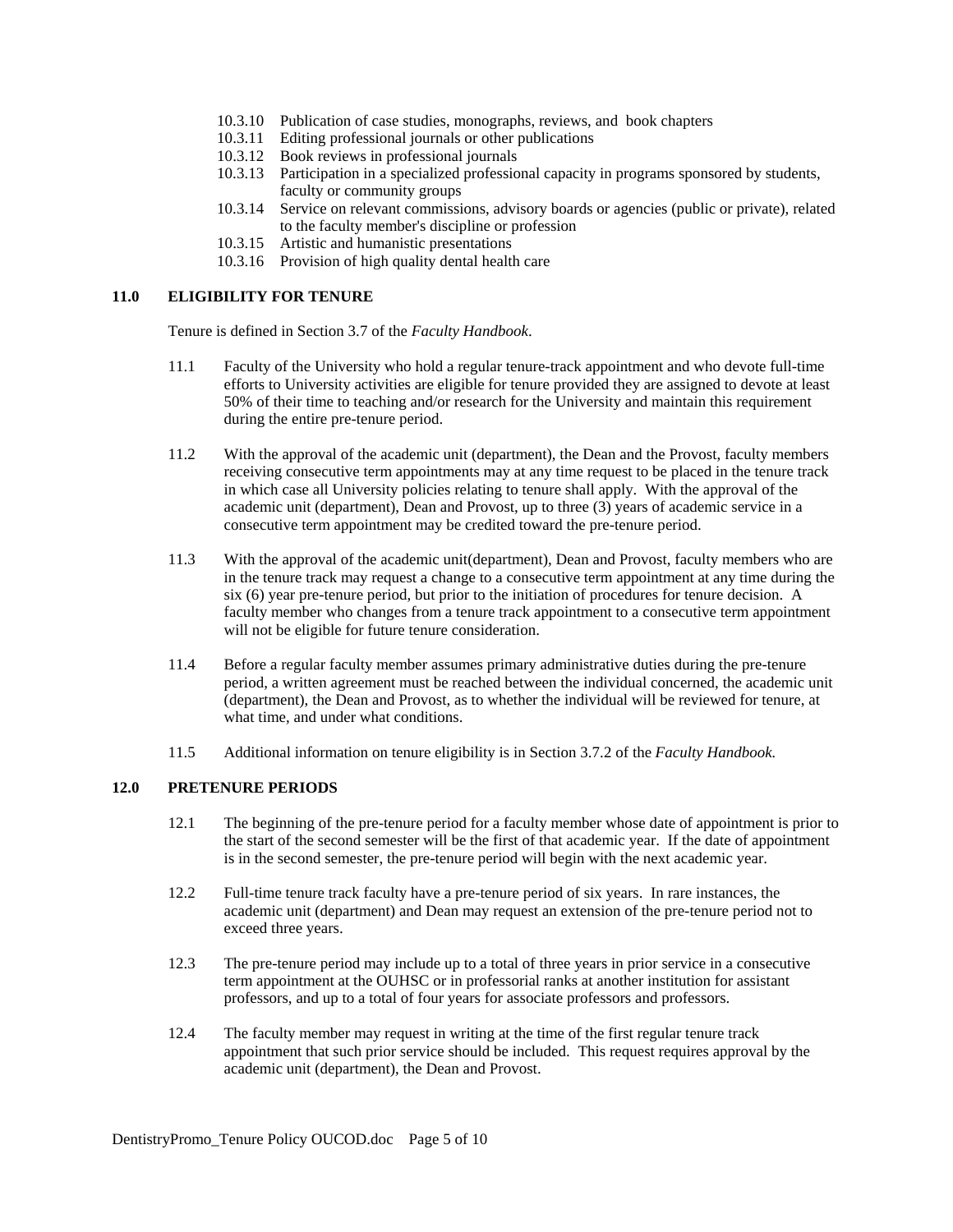- 12.5 A new faculty member appointed at the rank of professor or associate professor may be granted tenure from the date of appointment. The determination of tenure shall be made in the regular fashion, *Faculty Handbook* Section 3.7.5 (b) through (q).
- 12.6 Additional information on pre-tenure periods can be found in the *Faculty Handbook*, Section 3.7.3.

# **13.0 CRITERIA FOR THE TENURE DECISION**

The tenure decision shall be based on a thorough evaluation of the candidate's total contribution to his/her College and the mission of the University. All evaluations for tenure shall address the manner in which each candidate has performed in teaching, research/scholarly achievement and service. All candidates for tenure must have displayed a record of substantial accomplishment in each of the three areas and evidence of excellence in two.

- 13.1 Any exception to the policy that faculty be evaluated on their performance in the three areas of teaching, research/scholarly achievement, and service must be documented in a specific contract at the time the assignment is made, agreed upon by the faculty member and the Department Chair, and approved in writing by the Dean and Provost. The initial conditions of appointment set forth in the letters of offer and acceptance do not exempt the faculty member from this policy.
- 13.2 As part of the overall promotion and tenure process, junior faculty should be given helpful advice on a regular basis as they develop their careers. Annual written evaluations of junior faculty by Department Chairs is essential to the faculty development process, and are an annual requirement each Department Chair must fulfill.

## **14.0 PROCEDURES FOR TENURE DECISION**

- 14.1 A faculty member who is eligible for tenure consideration shall be notified by the Department Chair at least eight weeks before the initial vote by the faculty member's colleagues.
- 14.2 At the time of notification, the candidate for tenure shall be requested to submit material which will be helpful to an adequate consideration of the faculty member's performance or professional activities in relationship to the tenure criteria. It is the responsibility of the candidate to provide accurate, thorough, and clear evidence of achievements for review at the Departmental, College and University levels. The candidate is advised to consult with the Chair and any other senior colleagues concerning the materials to include.
- 14.3 In general, documentation of the individual's academic accomplishments should include:
	- 14.3.1 Complete and up-to-date curriculum vita, including a summary of college and university degrees earned, all professional employment, all professional honors and awards, and an up-to-date list of books and journal publications by author in sequence. Manuscripts in press or submitted for publication and abstracts should be listed separately.
	- 14.3.2 Letters of evaluation of academic performance in teaching, research/scholarly achievement, and service should be solicited by the Chair after consulting with the candidate. Normally, there should be three (3) letters of evaluation from individuals outside the University of Oklahoma considered established authorities in the discipline who are in a position to evaluate the candidate's academic performance and suitability for tenure. These letters may be solicited from individuals who are not suggested by the candidate. There should be three (3) internal/local letters of evaluation particularly relevant to teaching and service.
	- 14.3.3 Documentation of teaching, research/scholarly and professional/clinical service accomplishments and contributions which were outlined in criteria for tenure and promotion, Section 10.0 of this document and Section 3.7.5 of the *Faculty Handbook*.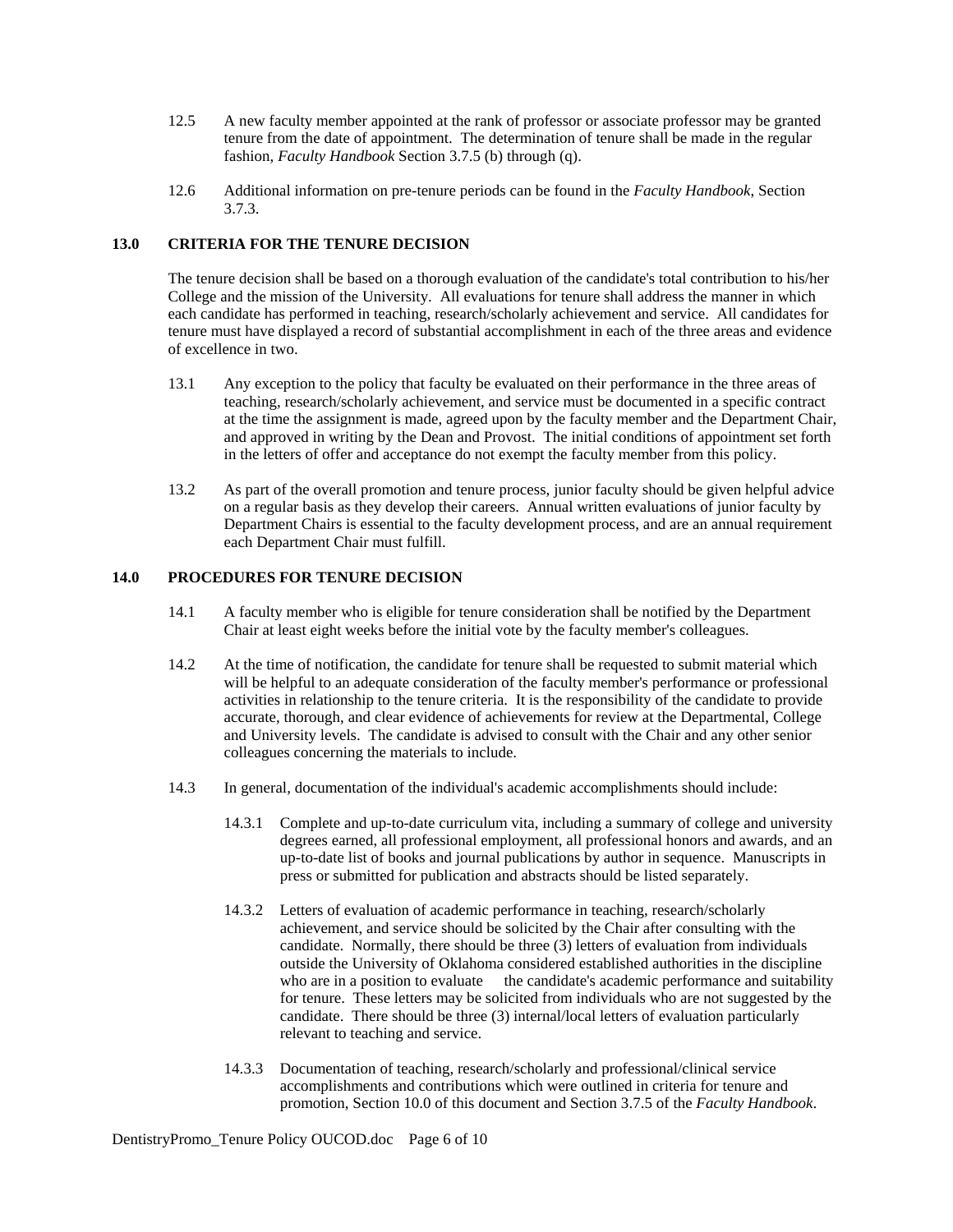- 14.3.4 Responsibility for gathering complete documentation of professional activity rests with the individual faculty member. The Chair shall assist the faculty member in determining what to include in the tenure documentation. The Chair may also solicit information to include with the candidate's tenure documentation. The candidate is entitled to review the information in his/her tenure file.
- 14.3.5 The Chair is responsible for providing copies of the candidate's complete tenure file to each of the voting members of the academic unit at least two weeks prior to the vote. Voting members of the academic unit are those members who are tenured. The academic unit may be the department, division or an ad hoc tenure review committee appointed by the Dean. Use of an ad hoc tenure review committee occurs when there is a small number of tenured faculty members in a specific department or division which would prevent appropriate academic unit tenure review. The ad hoc tenure review committee will be appointed by the Dean in consultation with the Chair of the academic unit involved.
- 14.3.6 All tenured faculty in the academic unit who are available shall meet for discussion of the candidate's qualifications for tenure. The candidate shall not be present during the discussion of his/her qualifications, but shall be available to enter the meeting on invitation to answer questions or clarify circumstances relevant to qualifications. Formal consideration for tenure shall begin with the polling by secret ballot of all tenured faculty members of the candidate's academic unit, including when practical those who are on leave of absence. The Chair of the department or other administrative personnel required to submit a separate tenure recommendation shall not participate in this vote.
- 14.3.7 When a tenure proceeding is initiated prior to the last pre-tenure year and the result of the faculty vote is negative, that information shall not be forwarded, and the tenure consideration will be deferred. The result of the faculty vote taken during the last pretenure year will be forwarded to the Dean, and tenure consideration will proceed.
- 14.3.8 The Departmental Chair shall submit a separate recommendation with supporting reasons.
- 14.3.9 All recommendations shall be in writing and, with exception of the faculty recommendation resulting from the confidential poll within the academic unit, reasons for the recommendation must be stated at the time the recommendations are made. At the time recommendations are made at each stage of the review process (Chair, Campus Tenure Committee, Dean, Provost, President), written notification of such recommendation must be provided to the Chair and to the individual candidate by the person or committee making the recommendation.
- 14.3.10 One copy of the academic unit recommendation, the Chair's recommendation and appropriate documentation upon which recommendations were based will be forwarded to the appropriate Dean, and one copy of the same to the Campus Tenure Committee.
- 14.3.11 Each Dean may request information and advice from any source. The complete tenure file including the Dean's recommendation and supporting reasons will be forwarded to the Provost by the Dean.
- 14.3.12 The Campus Tenure Committee shall provide faculty advice as to whether the academic unit's recommendation is consistent with both as to substance and process with the approved tenure criteria. The recommendation of the Campus Tenure Committee will be forwarded to the Provost.
- 14.3.13 In determining its recommendation, the Campus Tenure Committee may request information or advice from any source. To avoid a conflict of interest, Campus Tenure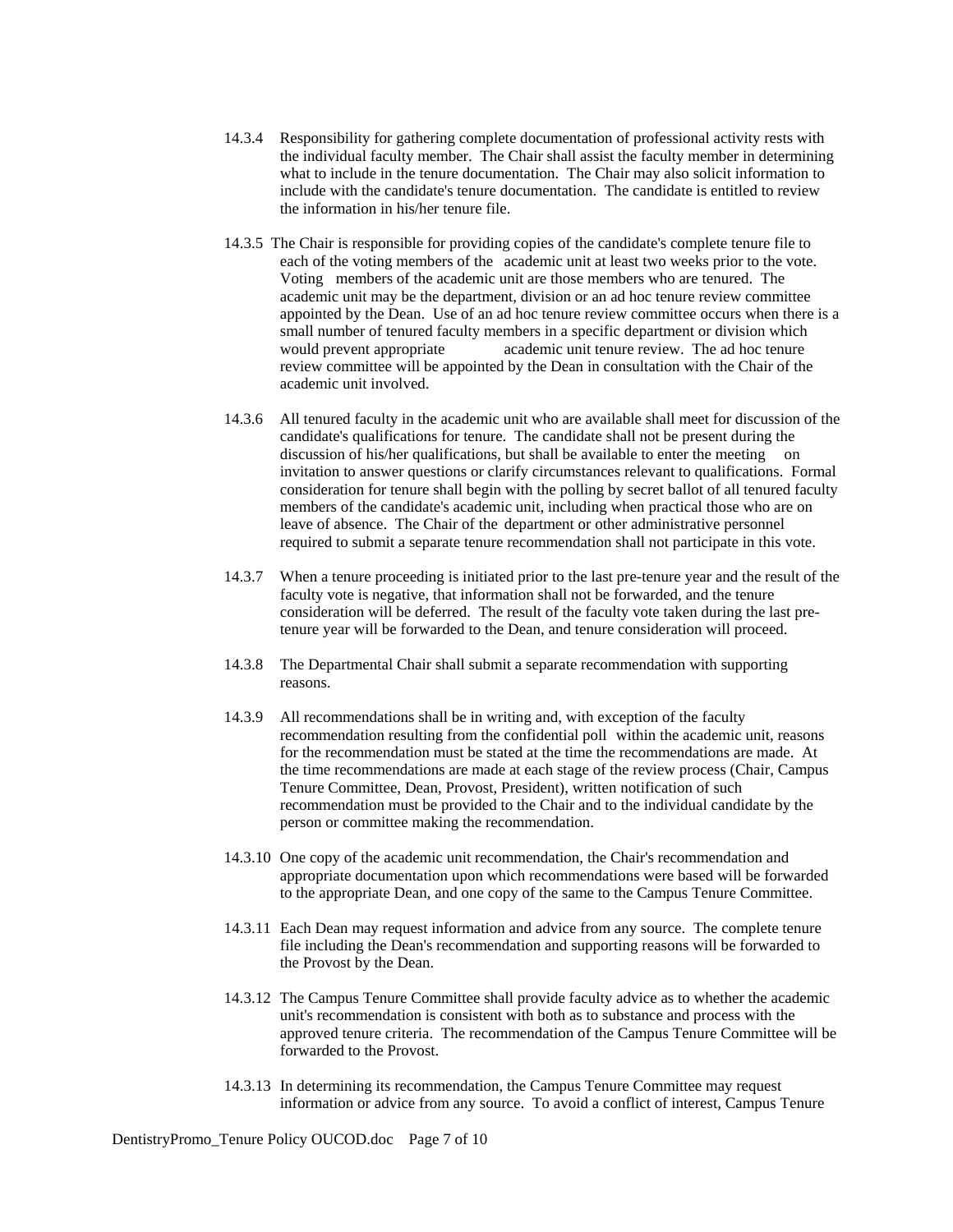Committee members originating from the College of Dentistry shall not attend any discussions nor vote on candidates from their own academic unit. The tenure file will be returned to the academic unit for remedy or correction if there are defects found in the academic unit's recommendation.

- 14.3.14 In determining their recommendation, the Provost and University administration may request information and advice from any source.
- 14.3.15 If the Provost plans to submit a recommendation contrary to that of the Campus Tenure Committee, the Provost shall notify the Chair of the Campus Tenure Committee in time to allow a thorough discussion before this recommendation is made.
- 14.3.16 After due deliberation, the Provost may recommend to grant tenure, to deny tenure or to defer tenure consideration for a specified period of time. The recommendation of the Provost will be submitted to the President.
- 14.3.17 If the President plans to submit a recommendation contrary to that of the Campus Tenure Committee, the President shall notify the Committee in time to allow the Committee to request a hearing with the President prior to making a recommendation.
- 14.3.18 The faculty member under review may appeal in writing to the Faculty Appeals Board at any time during the tenure review process if he/she believes that procedural violations occurred or academic freedom was violated Appeals on these bases must be made within 30 calendar days after discovery of the alleged violation. He/she may appeal discrimination on the basis of race, color, sex, age, religion, disability, national origin, or status as a veteran to the Affirmative Action Officer. Appeals on these bases must be made within 180 calendar days after discovery of the alleged violation.
- 14.3.19 The tenure review process is suspended while an appeal to either the Faculty Appeals Board or Affirmative Action Officer is pending.
- 14.3.20 The President shall notify the faculty member, Chair, Dean and Provost by May 31 of the tenure decision, except when appeals make this impossible.

# **15.0 FACULTY EVALUATION**

 The evaluation of faculty performance is a continuous process, both prior to and following the granting of tenure. The fundamental purpose of periodic performance reviews is to identify areas of faculty accomplishments and areas of faculty performance deficiencies and provide each faculty with opportunities and incentives to correct the deficiencies. An annual review of each faculty member's performance is the responsibility of the Chair with review by the Dean. The Chair must provide direct feedback in writing to the faculty member relative to the faculty performance evaluation each year. This evaluation usually occurs in February and March.

- 15.1 The annual faculty performance evaluation will be completed by all full-time faculty members in the College. The evaluation process will be done in writing. Documentation of accomplishments and contributions in the areas of teaching, research/scholarly achievement, and professional/clinical service which have occurred during the past year; and an outline of plans for activities in each of these three areas for the coming year should be included. The Chair will comment on the faculty member's accomplishments for the past year and his/her plans for the coming year. The Chair will review and document the faculty member's progress on the tenure track if applicable.
- 15.2 Tenure decisions, non-renewal of tenure track and consecutive term appointments, salary adjustments, and promotions in rank shall be based on systematic evaluations of faculty performance in these areas.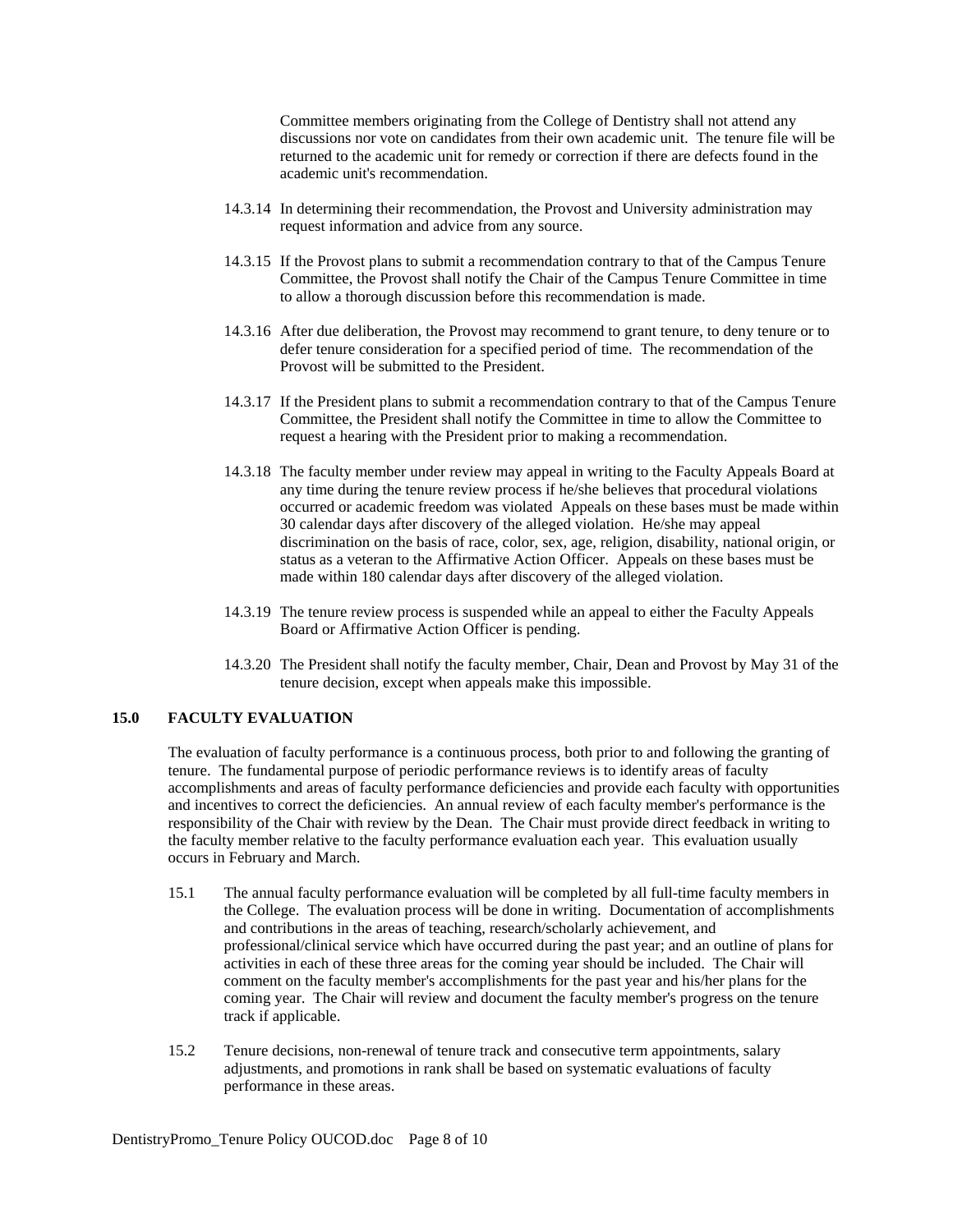## **16.0 SALARY ADJUSTMENTS/SALARY INEQUITIES**

 Procedures for recommendations on salary adjustments and adjustments of salary inequities are in the *Faculty Handbook* , Sections 3.9, 3.9.1 and 3.9.2.

## **17.0 PROMOTION**

 Advancement in rank is a major way in which the College and University recognizes a faculty member's achievements. A promotion is not a routine reward for satisfactory service, but reflects a positive appraisal of high professional competence and accomplishment. Promotion decisions are to be made independent from tenure decisions.

- 17.1 Promotion from instructor to assistant professor, normally occurs two years following the appointment at the instructor level, contingent on demonstration of academic achievement and promise. Under exceptional circumstances, promotion may be recommended at the end of one year. Equivalent experience such as trainee rank (resident, fellow, or postgraduate) at this or another comparable institution would satisfy this two-year period.
- 17.2 Appointment as assistant professor is usually based on an advanced degree, and/or certification(s) that are standard prerequisites for an academic appointment in his/her discipline, appropriate experience, and promotion for academic achievement.
- 17.3 Promotion to associate professor is usually based on five (5) or more years as an assistant professor, a sustained record of academic accomplishment in teaching, research/scholarly achievement, and clinical service, strong academic performance and promise. This record of accomplishment must document an emerging reputation of regional or national scope in the candidate's academic field. Professional publications will be an important element in assessing regional or national recognition, although other factors will be considered. The criteria listed in the Tenure Section (10.0) of this document will be used to measure record of academic accomplishment in the three areas.
- 17.4 Promotion to professor is a high honor, and usually is based on five (5) or more years as an associate professor and demonstration of superior achievements and continued excellence in his/her academic endeavors. Faculty at this rank should have fully achieved national or international recognition for work in their respective disciplines as evidenced by major contributions to teaching, research/scholarly activity and service. The criteria listed in the Criteria for Tenure and Promotion Section (10.0) of this document will be used to measure record of academic accomplishment in the three areas.
- 17.5 Completion of an advanced degree and/or specialty certification following appointment, if relevant to the teaching and/or research activities of the College, will be a factor in considering the faculty member for promotion.

#### **18.0 PROCEDURES FOR PROMOTION**

 The process regarding advancement in rank shall originate in academic units (departments), according to procedures determined by the Provost.

- 18.1 Primary responsibility for gathering information on professional activity rests with the individual faculty member. Documentation of the individual's academic accomplishments should include, but not be limited to the following:
	- 18.1.1 Complete and up-to-date curriculum vita